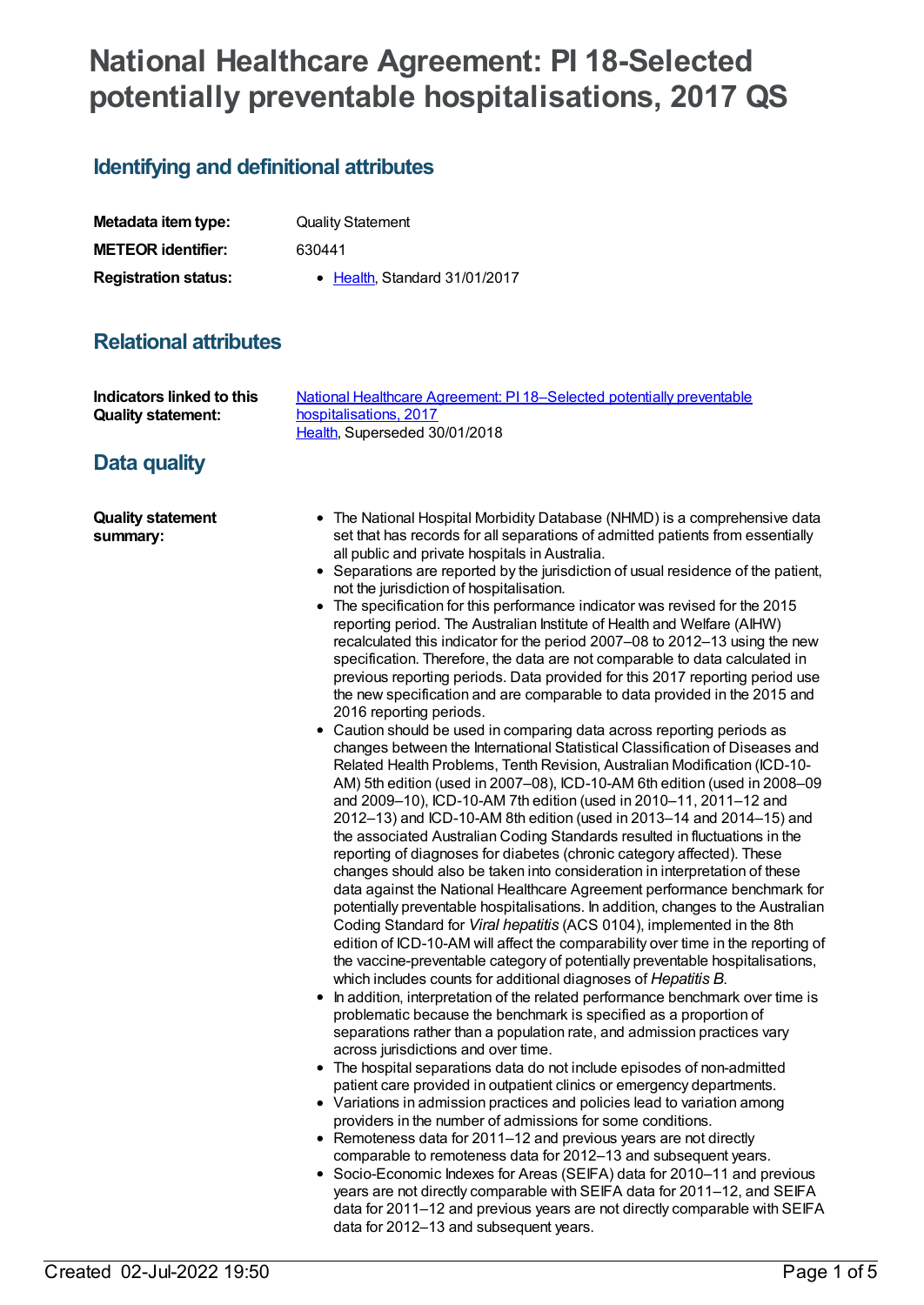|  | Institutional environment: The Australian Institute of Health and Welfare (AIHW) has calculated this indicator. |
|--|-----------------------------------------------------------------------------------------------------------------|
|--|-----------------------------------------------------------------------------------------------------------------|

The AIHW is a major national agency set up by the Australian Government under the *[Australian](https://www.legislation.gov.au/Series/C2004A03450) Institute of Health and Welfare Act 1987* to provide reliable, regular and relevant information and statistics on Australia's health and welfare. It is an independent corporate Commonwealth entity governed by a management board, and accountable to the Australian Parliament through the Health portfolio.

The AIHW aims to improve the health and wellbeing of Australians through better health and welfare information and statistics. It collects and reports information on a wide range of topics and issues, ranging from health and welfare expenditure, hospitals, disease and injury, and mental health, to ageing, homelessness, disability and child protection.

The Institute also plays a role in developing and maintaining national metadata standards. This work contributes to improving the quality and consistency of national health and welfare statistics. The Institute works closely with governments and non-government organisations to achieve greater adherence to these standards in administrative data collections to promote national consistency and comparability of data and reporting.

One of the main functions of the AIHW is to work with the states and territories to improve the quality of administrative data and, where possible, to compile national datasets based on data from each jurisdiction, to analyse these datasets and disseminate information and statistics.

The *[Australian](https://www.legislation.gov.au/Series/C2004A03450) Institute of Health and Welfare Act 1987*, in conjunction with compliance to the *[Privacy](https://www.legislation.gov.au/Series/C2004A03712) Act 1988* (Commonwealth), ensures that the data collections managed by the AIHW are kept securely and under the strictest conditions with respect to privacy and confidentiality.

For further information see the AIHW website [www.aihw.gov.au](http://www.aihw.gov.au/).

Data for the NHMD were supplied to the AIHW by state and territory health authorities under the terms of the National Health Information Agreement (see the following links):

<http://www.aihw.gov.au/nhissc/>

#### [/content/index.phtml/itemId/182135](file:///content/182135)

The state and territory health authorities received these data from public and private hospitals. States and territories use these data for service planning, monitoring and internal and public reporting. Hospitals may be required to provide data to states and territories through a variety of administrative arrangements, contractual requirements or legislation.

**Timeliness:** The reference period for this data set is 2014–15.

**Accessibility:** The AIHW provides a variety of products that draw upon the NHMD. Published products available on the AIHW website are:

- *Australian hospital statistics* with associated Excel tables
- interactive data cubes for Admitted patient care (for Principal diagnoses, Procedures and Diagnosis Related Groups).

These products may be accessed on the AIHW website at: <http://www.aihw.gov.au/hospitals/>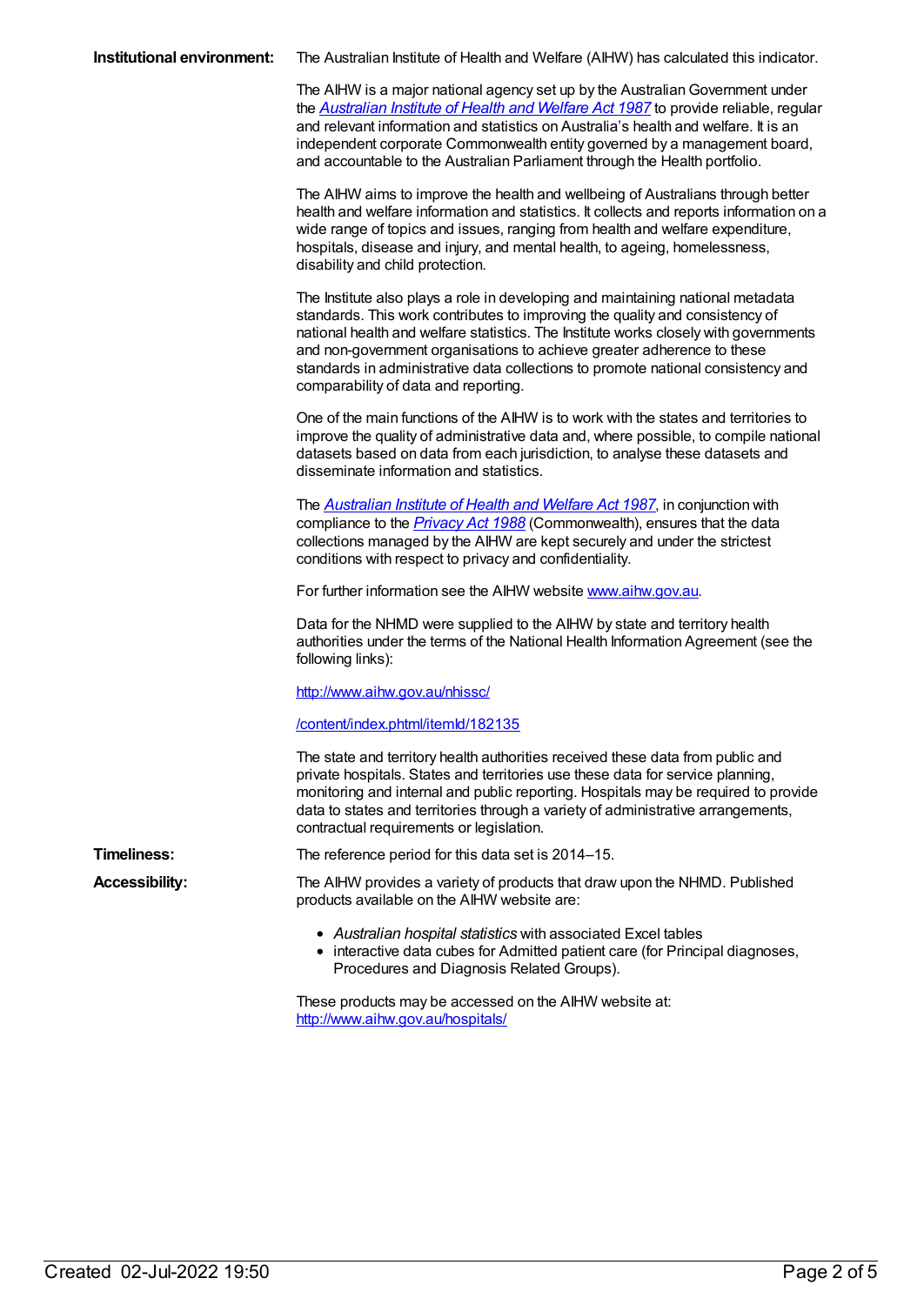| Interpretability: | Supporting information on the quality and use of the NHMD are published annually<br>in Admitted patient care: Australian hospital statistics (technical appendixes),<br>available in hard copy or on the AIHW website. Readers are advised to note caveat<br>information to ensure appropriate interpretation of the performance indicator.<br>Supporting information includes discussion of coverage, completeness of coding,<br>the quality of Indigenous data, and variation in service delivery that might affect<br>interpretation of the published data. Metadata information for the NMDS for<br>Admitted patient care is published in the AIHW's online metadata repository,<br>METeOR, and the National health data dictionary.<br>The National health data dictionary can be accessed online at:<br>/content/index.phtml/itemld/268110<br>The data quality statement for the NHMD can be accessed on the AIHW website at: |
|-------------------|-------------------------------------------------------------------------------------------------------------------------------------------------------------------------------------------------------------------------------------------------------------------------------------------------------------------------------------------------------------------------------------------------------------------------------------------------------------------------------------------------------------------------------------------------------------------------------------------------------------------------------------------------------------------------------------------------------------------------------------------------------------------------------------------------------------------------------------------------------------------------------------------------------------------------------------|
|                   | /content/index.phtml/itemld/611030                                                                                                                                                                                                                                                                                                                                                                                                                                                                                                                                                                                                                                                                                                                                                                                                                                                                                                  |
| <b>Relevance:</b> | The purpose of the NMDS for Admitted patient care is to collect information about<br>care provided to admitted patients in Australian hospitals. The scope of the NMDS<br>is episodes of care for admitted patients in essentially all hospitals in Australia,<br>including public and private acute and psychiatric hospitals, free-standing day<br>hospital facilities, alcohol and drug treatment hospitals and dental hospitals.<br>Hospitals operated by the Australian Defence Force, corrections authorities and in<br>Australia's off-shore territories are not included. Hospitals specialising in dental,<br>ophthalmic aids and other specialised acute medical or surgical care are included.                                                                                                                                                                                                                           |
|                   | The hospital separations data do not include episodes of non-admitted patient care<br>provided in outpatient clinics or emergency departments.                                                                                                                                                                                                                                                                                                                                                                                                                                                                                                                                                                                                                                                                                                                                                                                      |
|                   | The analyses by state and territory, remoteness and socioeconomic status are<br>based on the Statistical Area Level 2 (SA2) of usual residence of the patient, not<br>the location of the hospital. Hence rates represent the number separations for<br>patients living in each state/territory, remoteness area or SEIFA population group<br>(regardless of the jurisdiction of the hospital they were admitted to) divided by the<br>total number of people living in that remoteness area or SEIFA group in the<br>state/territory.                                                                                                                                                                                                                                                                                                                                                                                              |
|                   | The SEIFA categories for socioeconomic status represent approximately the same<br>proportion of the national population, but do not necessarily represent that<br>proportion of the population in each state or territory (each SEIFA decile or quintile<br>represents 10% and 20% respectively of the national population). The SEIFA<br>scores for each SA2 are derived from 2011 Census data and represent the<br>attributes of the population in that SA2 in 2011.                                                                                                                                                                                                                                                                                                                                                                                                                                                              |
|                   | Other Australians includes separations for non-Indigenous people and those for<br>whom Indigenous status was not stated.                                                                                                                                                                                                                                                                                                                                                                                                                                                                                                                                                                                                                                                                                                                                                                                                            |
|                   |                                                                                                                                                                                                                                                                                                                                                                                                                                                                                                                                                                                                                                                                                                                                                                                                                                                                                                                                     |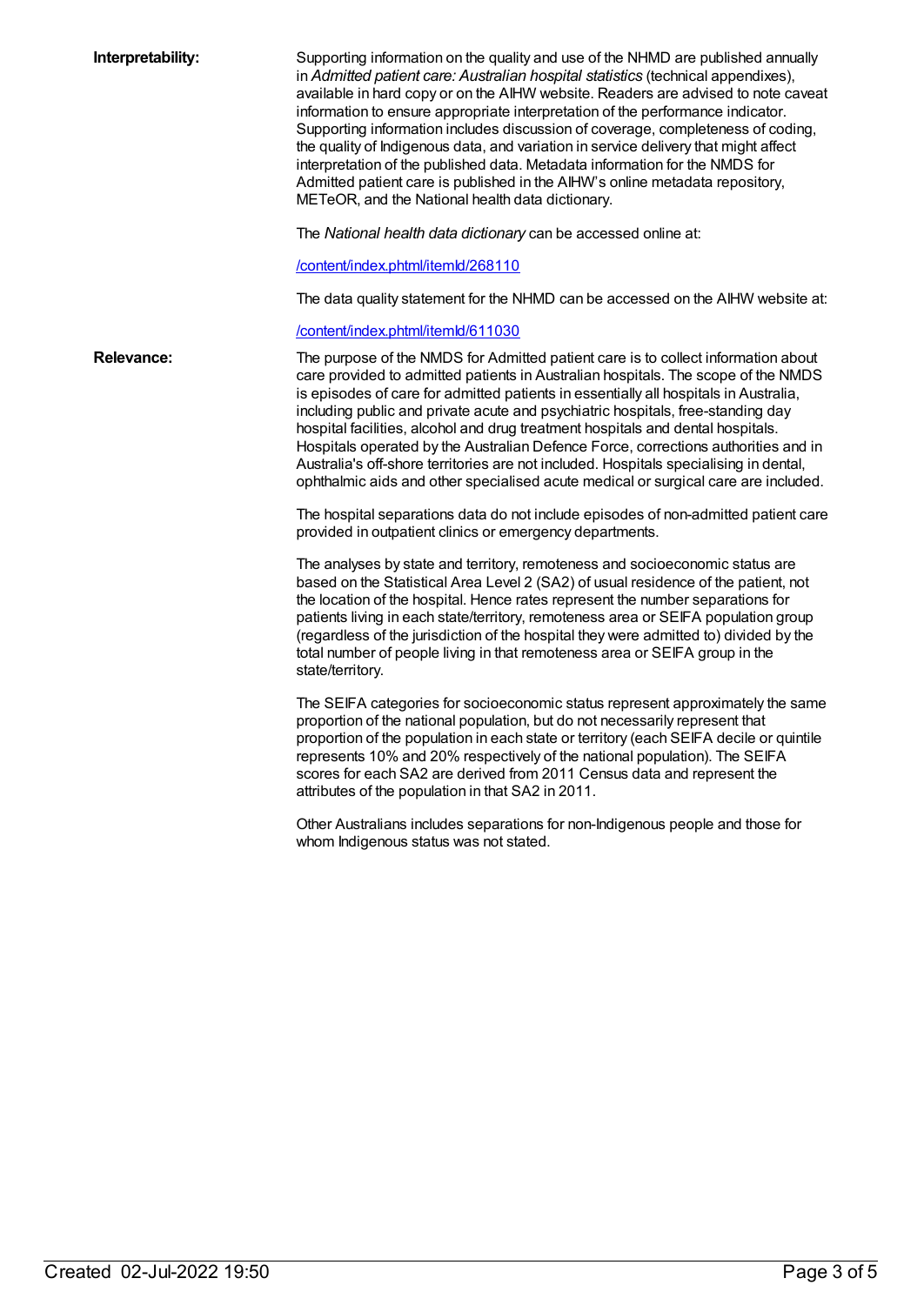**Accuracy:** For 2014–15 almost all public hospitals provided data for the NHMD, with the exception of all separations for a mothercraft hospital in the Australian Capital Territory.

> The majority of private hospitals provided data, with the exception of the private day hospital facilities in the Australian Capital Territory.

> States and territories are primarily responsible for the quality of the data they provide. However, the AIHW undertakes extensive validations on receipt of data. Data are checked for valid values, logical consistency and historical consistency. Where possible, data in individual data sets are checked against data from other data sets. Potential errors are queried with jurisdictions, and corrections and resubmissions may be made in response to these edit queries. The AIHW does not adjust data to account for possible data errors or missing or incorrect values.

> The AIHW report *Indigenous [identification](http://www.aihw.gov.au/publication-detail/?id=60129543215) in hospital separations data: quality report*(AIHW 2013) found that nationally, about 88% of Indigenous Australians were identified correctly in hospital admissions data in the 2011–12 study period, and the 'true' number of separations for Indigenous Australians was about 9% higher than reported. The report recommended that the data for all jurisdictions are used in analysis of Indigenous hospitalisation rates, for hospitalisations in total in national analyses of Indigenous admitted patient care. However, these data should be interpreted with caution as there is variation among jurisdictions in the quality of the Indigenous status data.

> Variations in admission practices and policies lead to variation among providers in the number of admissions for some conditions.

> Cells have been suppressed to protect confidentiality where the presentation could identify a patient or a service provider or where rates are likely to be highly volatile, for example where the denominator is very small. The following rule was applied:

• rates were suppressed where the numerator was less than 5 and/or the denominator was less than 1,000.

**Coherence:** The specification for this performance indicator was revised for the 2015 reporting period. The AIHW recalculated this indicator for the period 2007–08 to 2012–13 using the new specification. Therefore, the data are not comparable to data calculated in previous reporting periods. Data provided for this 2017 reporting period use the new specification and are comparable to data provided in the 2015 and 2016 reporting periods.

> For ICD-10-AM coding details, please refer to the specification for National Healthcare Agreement Performance Indicator 18 - Selected potentially preventable [hospitalisations,](file:///content/630028) 2017.

> However, caution should be used when comparing data across reporting periods as changes between the International Statistical Classification of Diseases and Related Health Problems, Tenth Revision, Australian Modification (ICD-10-AM) 5th edition (used in 2007–08), ICD-10-AM 6th edition (used in 2008–09 and 2009– 10), ICD-10-AM 7th edition (used in 2010–11, 2011–12 and 2012–13) and ICD-10-AM 8th edition (used in 2013–14 and 2014–15) and the associated Australian Coding Standards that resulted in fluctuations in the reporting of diagnoses for diabetes. In addition, changes to the Australian Coding Standard for *Viral hepatitis* (ACS 0104), implemented in the 8th edition of ICD-10-AM will affect the comparability over time in the reporting of the vaccine-preventable category of potentially preventable hospitalisations, which includes counts for additional diagnoses of *Hepatitis B*.

> In addition, Tasmanian data are not comparable over time as 2008–09 data for Tasmania does not include 2 private hospitals that were included in 2007–08 and 2009–10 data reported in the National Healthcare Agreement performance reports.

Interpretation of the related performance benchmark over time is also problematic because the benchmark is specified as a proportion of separations rather than a population rate, and admission practices vary across jurisdictions and over time. Changes in a jurisdiction's denominator (separations) can artificially increase or decrease the results of the benchmark. Therefore the data provided in 2013–14 (and interim years) may not be directly comparable to the baseline data from which